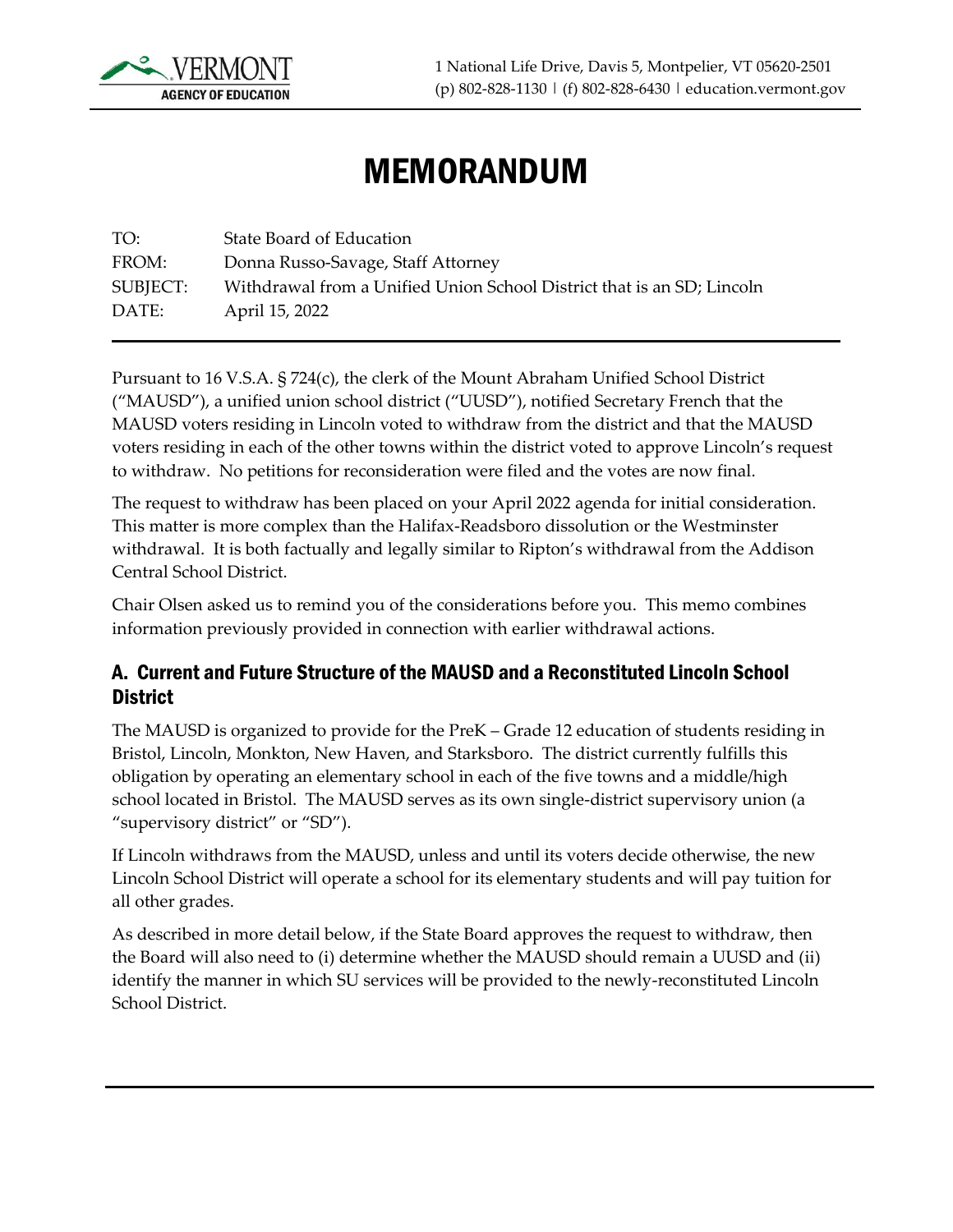## B. Withdrawal Process in General and State Board's Statutory Obligations

The current statute<sup>1</sup> governing withdrawal from a UUSD provides little guidance and creates certain "chicken-and-egg" situations. What follows is our best understanding of the State Board's role and the ways in which its actions can facilitate the process.

## 1. Designated Persons Representing the Interests of the Withdrawing Voters

The Legislature has not granted authority to any person or entity to represent the interests of the Withdrawing Voters<sup>2</sup> in proceedings before the State Board where, as in Lincoln, there is no active town school district or elected town school board.

Nevertheless, it is clear that a town's selectboard has no legal authority to act on behalf of the Withdrawing Voters or a not-yet-created town school district. 3 In addition, potential conflicts of interest would likely prevent a union school district's board members from acting in this capacity because members elected to a union district board owe a duty to the union school district and not to the Withdrawing Member.

Absent guidance from the Legislature in this matter, and following the precedent set in the Ripton and Westminster matters, the Chair asked for a small number of the self-selected Lincoln residents who have led the withdrawal activity in their community to assume the primary role of representing the interests of the Withdrawing Voters in proceedings before the State Board ("Designated Representatives").

#### 2. Statutory Criterion Upon Which to Base a Declaration Approving Withdrawal

The Legislature requires the State Board to declare Lincoln's membership in the MAUSD to be at an end:

if the State Board finds that the students in [Lincoln] will attend a school that is in compliance with the rules adopted by the State Board pertaining to educational programs.<sup>4</sup>

What follows are our thoughts regarding the meaning of this legislative charge.

#### *a. "if the State Board finds"*

The statute requires approval of a withdrawal request "if the State Board finds" that a specific situation exists. The plain reading of this phrase leads to at least three conclusions.



<sup>1</sup> 16 V.S.A. § 724.

<sup>2</sup> A union school district's voters who have voted to withdraw from the district are referred to in this memo as the "Withdrawing Voters" or "Withdrawing Member."

<sup>&</sup>lt;sup>3</sup> A town school district is a municipality and, as such, is a distinct legal entity from the town in which it is located. See, *e.g.*, 16 V.S.A. § 126 (the term "municipality" "shall include a city, town, town school district, incorporated school or fire district or incorporated village, and all other governmental incorporated units") and 16 V.S.A. § 4029(a) and (b) (creating a "firewall" between the funds of a school district and the town or towns in which it is located).

<sup>4</sup> 16 V.S.A. § 724(c). Unless another statute is explicitly cited, all other quoted language in this memo is found in  $\S 724(c)$ .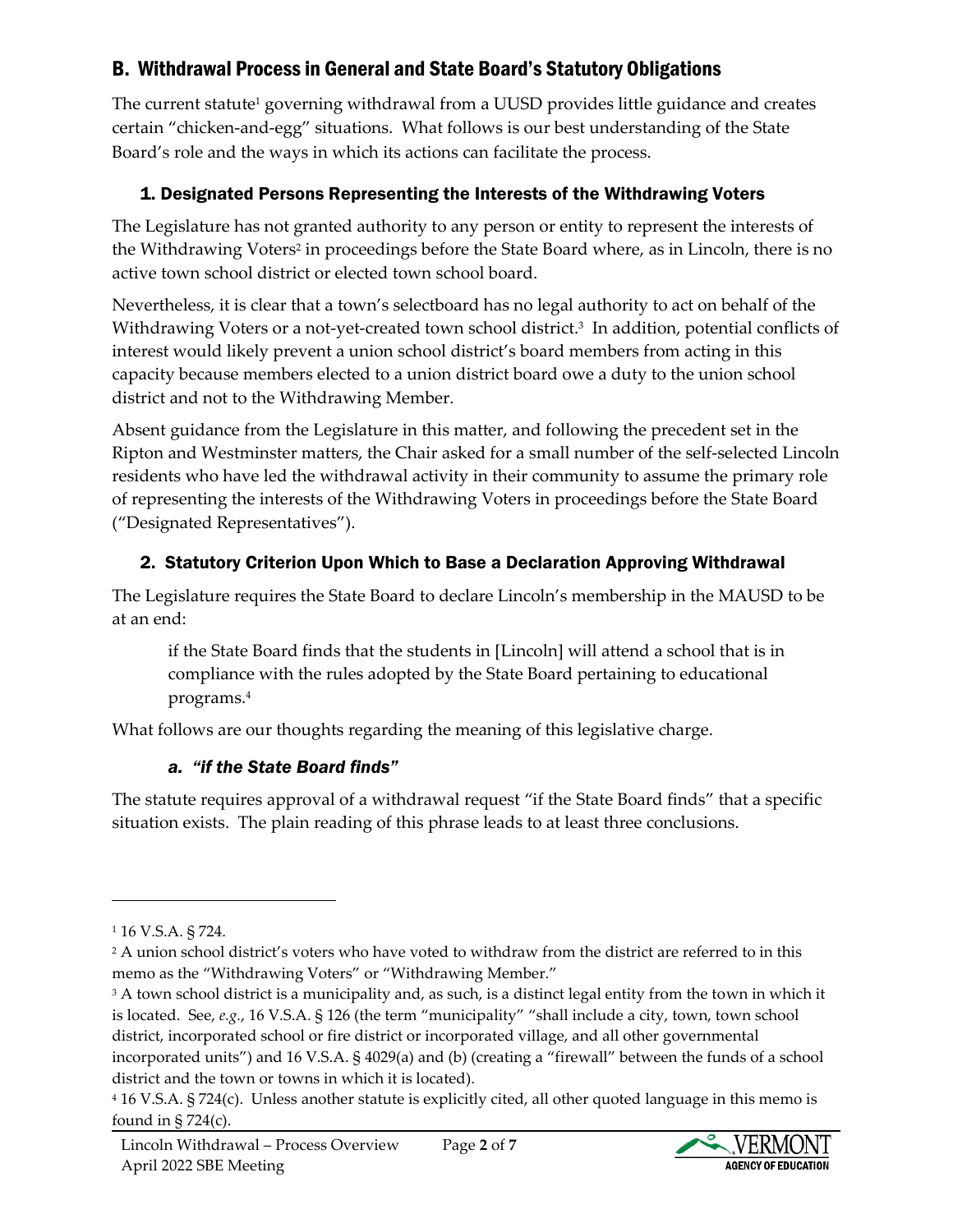First, the statute vests in the State Board sole authority for making an independent finding. Approval is required if the State Board makes the finding. Nowhere in the withdrawal statute or elsewhere in law does the Legislature state or imply that a group of voters' desire to withdraw, and the other voters' ratification of the withdrawal, take precedence over the State Board's independent determination.

Second, the finding must be an affirmative determination. That is, in order to approve withdrawal, the State Board must affirmatively find that the criterion is met, rather than find that it is not met. This second conclusion provides further support for the first. If the Legislature intended to give precedence to the Withdrawing Voters' desire to withdraw, then the sentence could have been written to state that the withdrawal request is approved *unless* the State Board finds that the criterion is not met.

Third, it is not sufficient that the Withdrawing Voters believe the specific criterion will be met in the future. Rather, it is the State Board's responsibility to make its own independent and affirmative finding.

#### *b. Source of Evidence*

The withdrawal statute directs the State Board to make its finding "[a]t a meeting held" after the UUSD clerk provides notification of the affirmative votes.

This language can be read to imply that Designated Representatives will be permitted to provide testimony and other evidence to the State Board. However, in contrast to the statute concerning State Board consideration of a merger proposal, 5 the withdrawal statutes do not require the State Board to offer such an opportunity or to take any such testimony into consideration.

Furthermore, the statute neither directs the State Board to conduct or request independent research nor prohibits it from doing so.

Absent any statutory guidance regarding the source of the evidence upon which the State Board must make its independent, affirmative finding, we believe that, although the State Board might choose to rely solely upon the representations of the Designated Representatives, nothing in statute requires the Board to limit its considerations in this manner. That is, in addition to the information the Designated Representatives provide, the State Board may request and rely upon any information it deems pertinent to its finding.

Finally, the State Board may make judgements about the credibility or reliability of the information provided by the Designated Representatives.



<sup>5</sup> 16 V.S.A. § 706c(b) (After "providing notice to the [merger] study committee and after giving the committee an opportunity to be heard, the State Board shall consider the [study committee's] report and the Secretary's recommendations and decide whether the formation of such union school district will be in the best interests of the State, the students, and the school districts proposed to be members of the union").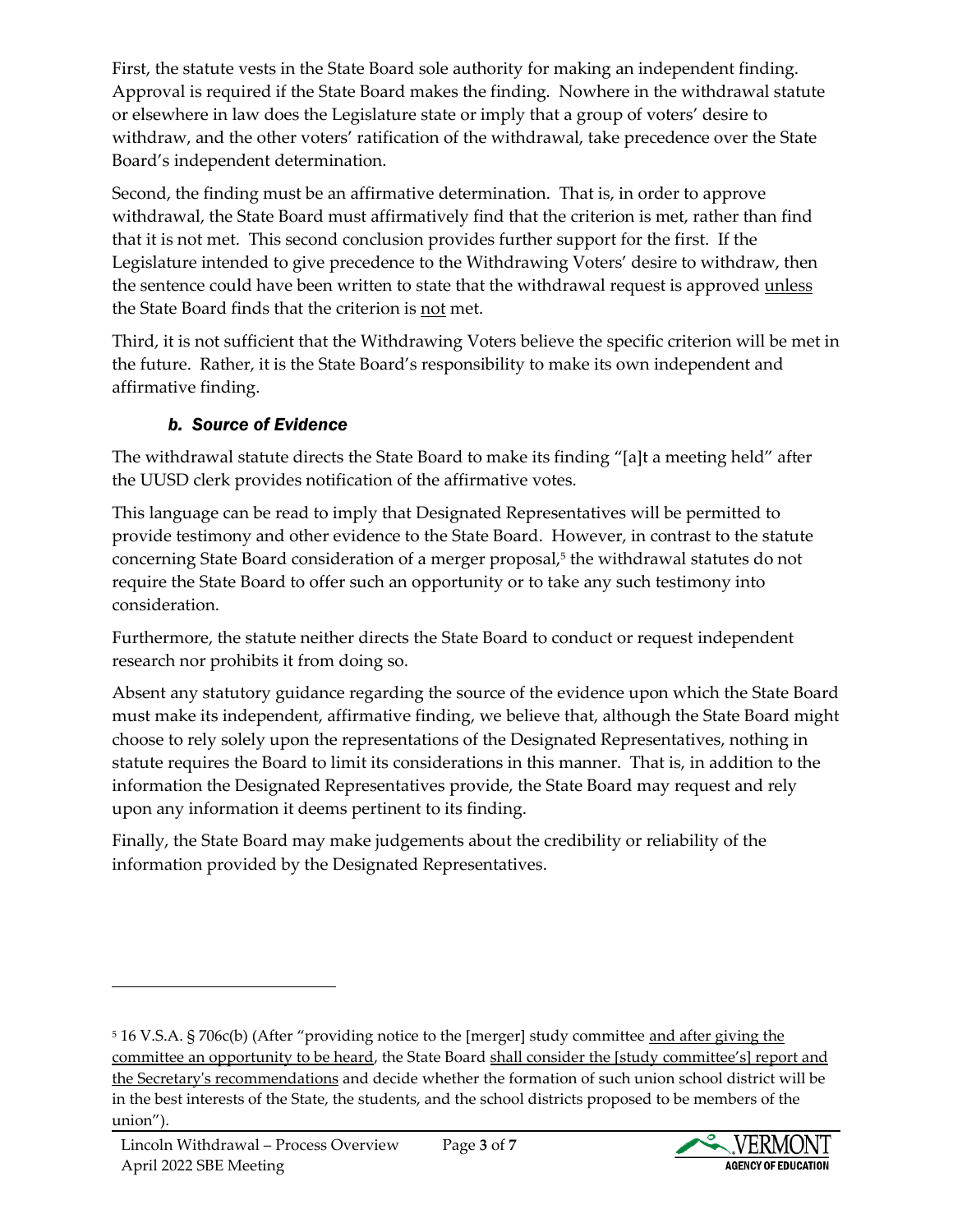#### *c. "will attend a school that is in compliance"*

The sole criterion upon which the State Board is required or permitted to make its finding is whether the students in the potentially withdrawing member "will attend a school that is in compliance with the [State Board's] rules …."

During consideration of an earlier withdrawal request, a question arose regarding use of the word "is" as it relates to the timing of compliance. Linguistically, it is possible to read the language to mean (i) the students "will [in the future] attend a school that [at that future time] is in compliance" and also to read it to mean (ii) the students "will [in the future] attend a school that [currently] is in compliance."

The language was originally drafted in the 1960s when many small local high schools closed in connection with the creation of larger union high schools. There was concern at that time that there might not be schools with available capacity to enroll the students of a withdrawing member, especially if the initial withdrawal led to the dissolution of the union high school. As a result, it is likely the Legislature intended the sentence to have the first meaning.

In addition, although it is possible to read the phrase in either of the two ways set out above, we believe that the first interpretation is more likely. The statute directs the State Board to make a finding about the schools the students will attend in the future. Although current compliance might well be an indication of future compliance, it would be of somewhat limited value for the State Board to determine that the school is now in compliance but not to consider whether it is or is not likely that it will also be compliance at the time when the reconstituted district's students will be enrolled.

### *d. "the rules … pertaining to educational programs"*

The sole criterion upon which the State Board is required or permitted to make its finding is whether the students in the potentially withdrawing member will attend a school that is in compliance with "the rules adopted by the State Board pertaining to educational programs."

All public schools are statutorily required to meet education quality standards, which include standards:

regarding conditions, practices and resources of schools [that] address those aspects of the following that are most closely associated with improving student performance:

(A) school leadership, staffing, and support services;

(B) instructional practices and curriculum leadership, content, and coordination;

(C) educational materials and school facilities;

(D) access to current technology.<sup>6</sup>

Note that the statute does not ask the State Board to determine if the students of the new district will attend a school operated by the new district that is in compliance with State Board rules, but rather to determine if the students "will attend  $\underline{a}$  school that is in compliance" – that is,  $\underline{any}$ school.



<sup>6</sup> 16 V.S.A. § 165(a)(3).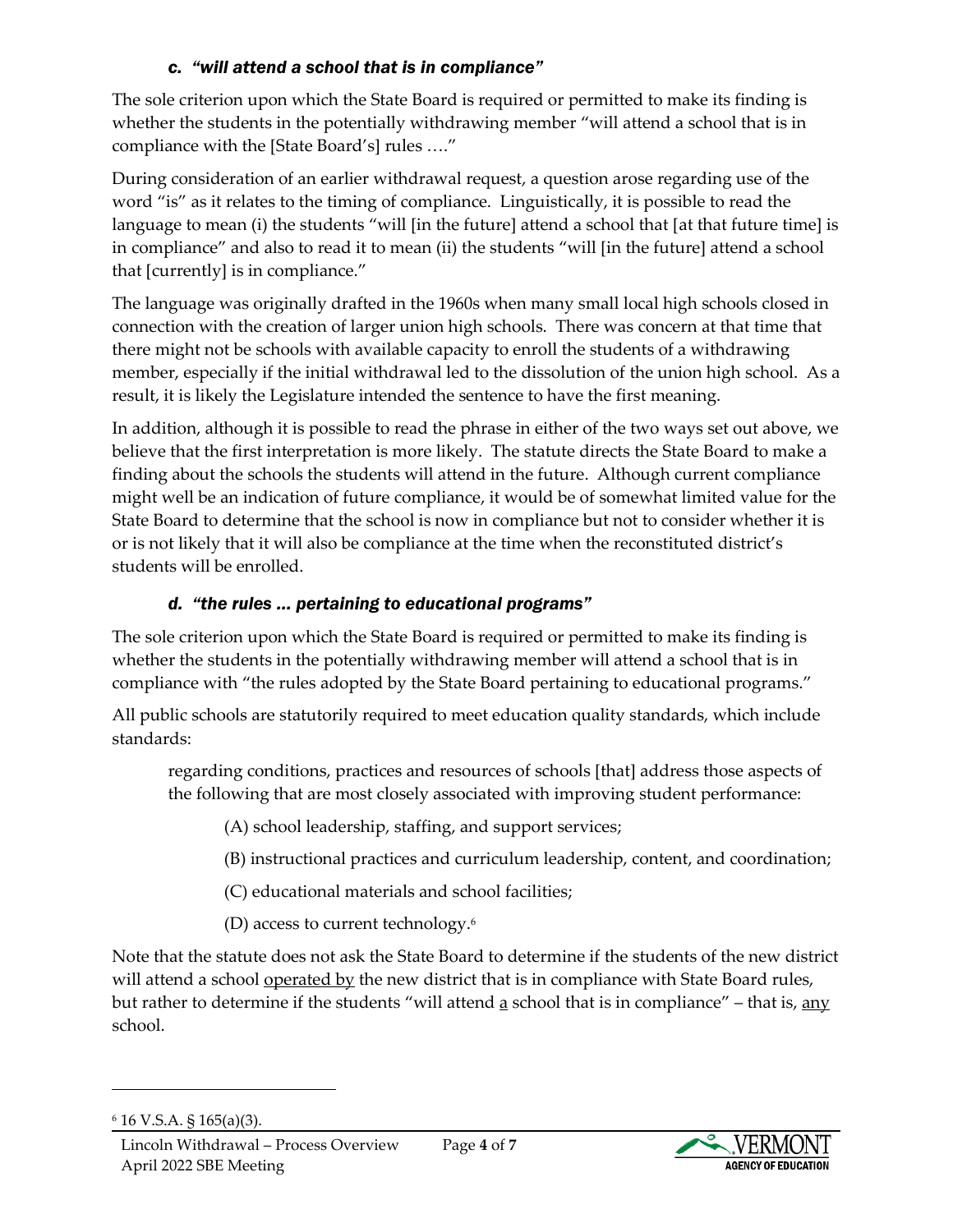As a result, the question may become: If the Lincoln Elementary School closes because of the practical, financial, or other pressures placed upon it, will the elementary students be able to attend a school that is in compliance with State Board rules? To answer this question, you may want to determine whether there are other elementary schools within a reasonable driving distance in which parents could enroll their students and to which a reconstituted Lincoln School District would pay tuition.

To help you make a determination under this criterion, the Chair asked the Designated Representatives to provide you with an overview of their preliminary plans for how a newly created district will move towards ensuring, on the proposed operational date, that that the students will attend a school that is in compliance with Board rules regarding educational quality standards, including information regarding, e.g., (i) the plan for staffing any school it will operate, including the plan for the transition of collectively bargained employment contracts or the negotiation of new individual contracts, as appropriate; (ii) a proposal for the manner in which supervisory union services will be provided, including special education, transportation (if any), and business services; and (iii) the proposed elements of financial transition, including resolution of assets and debts.

The Designated Representatives' written response to this request was included in the Board materials for the April 2022 meeting, and the representatives have been invited to testify and respond to Board questions at that meeting.

## 3. Additional State Board Decisions & the Process After Approving Withdrawal

If the State Board finds that the sole statutory criterion underlying withdrawal has been met and issues a declaration approving withdrawal from the UUSD, then the Board must also identify the date on which withdrawal is effective, which also will be the date on which the reconstituted town school district becomes solely responsible for providing for the education of its resident students. The statute governing withdrawal from a UUSD directs the State Board to declare the withdrawal to be effective and the new town school district to be operational:

as of *July 1* immediately following [the Board's declaration affirming withdrawal] *or* as soon thereafter as the *obligations* of the withdrawing district have been paid to, or an agreement made with, the union school district in an amount *satisfactory to the electorate of each of the other towns and cities within* the unified union school district.<sup>7</sup>

As a separate but related matter, a reconstituted town school district cannot assume sole responsibility for the education of its resident students until certain statutory obligations are met, such as the preparation of a town school budget by an elected school board and approval of that budget by the voters.

Notably absent from the current withdrawal statute is authorization for any person or entity to represent the Withdrawing Member in financial negotiations with the union school district where, as in the matter before you, there is no active town school district to do so. In addition, the Legislature has not provided any process or timeline to guide the Withdrawing Member as it engages in those financial negotiations or transitions from membership in an operational



<sup>7</sup> 16 V.S.A. § 724(c)(emphasis added).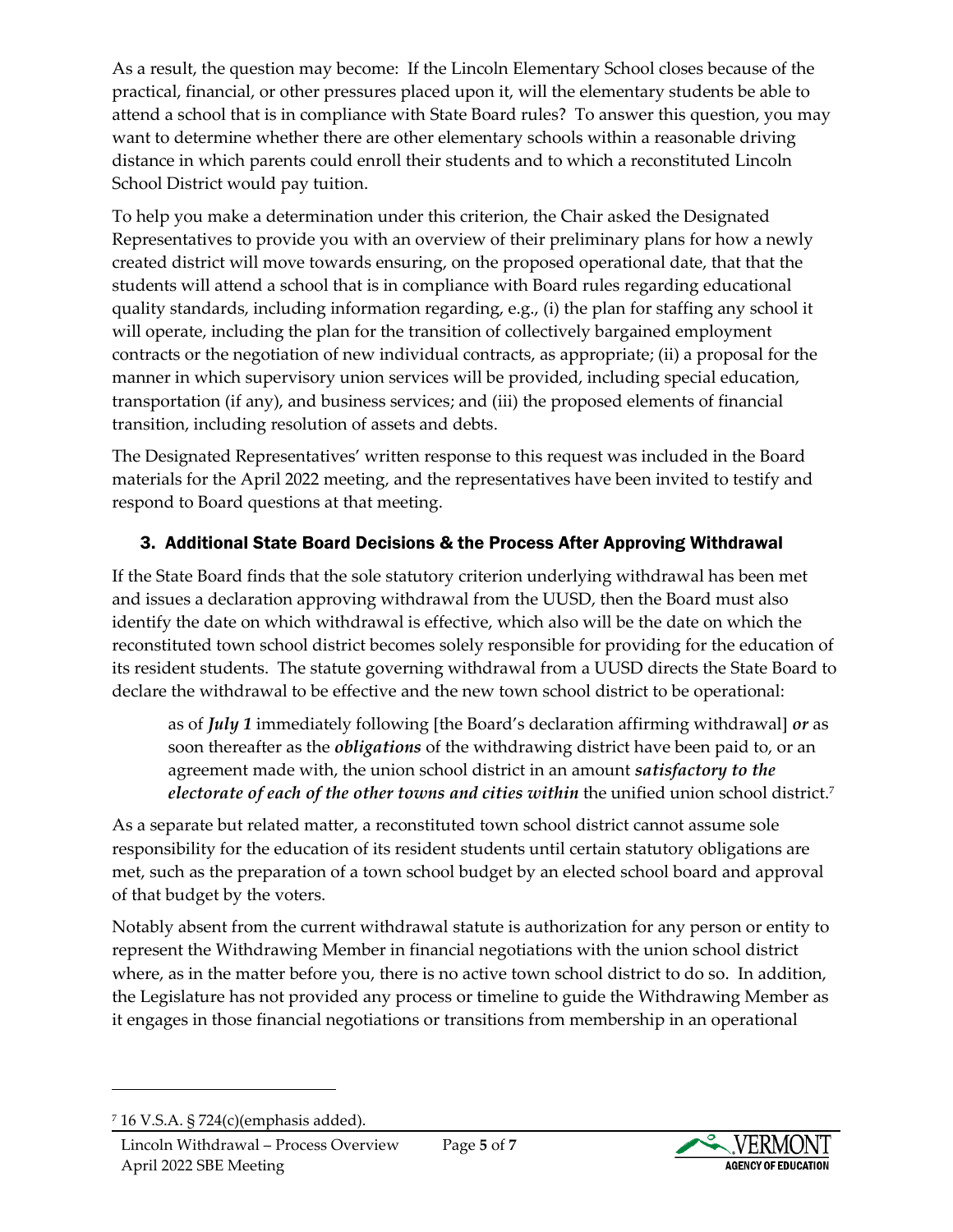union school district to the assumption of responsibilities as an operational town school district on a date specified in the State Board's declaration.

At a minimum, there is a need for:

- 1. An entity with the legal authority to negotiate the financial terms of withdrawal on behalf of the town school district, which terms must be both:
	- a. Confirmed by a vote of the electorate residing in each of the non-withdrawing towns within MAUSD as being "satisfactory to the electorate"; and
	- b. Legally binding on the town school district, once it is reconstituted by the State Board.
- 2. An elected school board that can prepare a proposed budget for the town school district's first year of operations and otherwise prepare for the town school district to assume sole responsibility for the education of all resident students, including recruiting and contracting with the district's future employees; and
- 3. A voter-approved budget for the town school district to be in place on the date the district assumes sole responsibility for its resident students.

As mentioned above, absent explicit legislative language, neither a town's selectboard nor the elected members of the union school district's board would have legal authority to represent the Withdrawing Voters or a proposed new town school district in these matters.

In recent proceedings, the State Board issued a declaration approving the withdrawal request and reconstituting a town school district. The declaration also stated that in the period between the declaration's issuance and the date the new town district assumed sole responsibility for the education of resident students, the voters of the new district could elect a school board for the purpose of transitioning to full operations. After the Board issued the declaration, the election of board members proceeded pursuant to 16 V.S.A. § 424(c), which directs the Secretary of State to warn a special meeting of a district when all board seats are vacant.

Until the Legislature amends the withdrawal statutes to provide a more detailed process, the Agency suggests that the State Board similarly provide a period of time between its withdrawal declaration and the effective date of the town school district's assumption of educational responsibilities during which (i) the Secretary of State can warn a special meeting of the town school district at which the new district's voters will elect school board members and (ii) the elected school board can negotiate the statutorily required financial terms of withdrawal (to be approved by the voters of the other towns) and take other steps necessary to transition the district to assumption of its full responsibilities.

Only one district can be responsible for the current education of resident students in any particular grade. The union school district would therefore remain solely responsible for the education of the students residing in the Withdrawing Member until the date the State Board identifies as the operational date for the new town school district.

## 4. Remaining Members of a Union School District

If the State Board approves the request to withdraw from the union school district, then the Board:

shall give notice to the remaining towns and cities in the [UUSD] of its meeting and give the relevant representatives an opportunity to be heard. It shall then determine whether